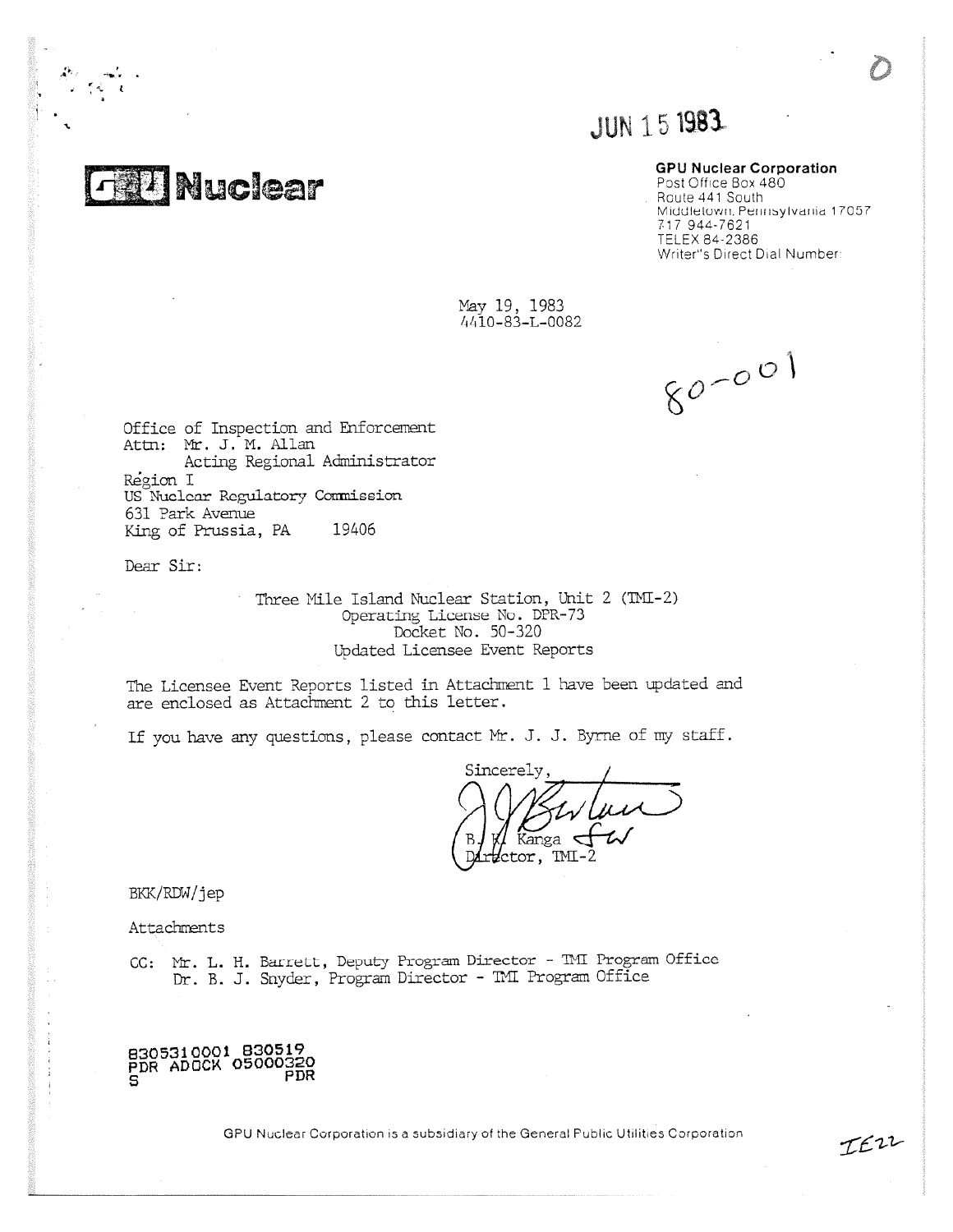$\mathbb{R}^2$ 

# LIST OF UPDATED LICENSEE EVENT REPORTS

 $\mathcal{D}_{\text{ref},\theta}$  .  $\gamma_{\rm c} \sqrt{\gamma_{\rm c}}$  .

 $\ddot{\cdot}$ 

 $\lambda$ 

é

| LER NO.    | LER NO.   |
|------------|-----------|
| $80 - 01$  | $81 - 12$ |
| $80 - 05$  | $81 - 20$ |
| $80 - 07$  | $81 - 22$ |
| $80 - 12$  | $81 - 23$ |
| $80 - 49$  | $81 - 32$ |
| $80 - 54$  | $81 - 34$ |
| $80 - 55$  | $81 - 35$ |
| $80 - 56$  | $81 - 36$ |
| $80 - 57$  | $81 - 38$ |
| $81 - 04*$ | $82 - 34$ |
| $81 - 08$  |           |
| $81 - 10$  |           |

\* Event date on original Licensee Event Report was incorrect. This revision corrects the event date.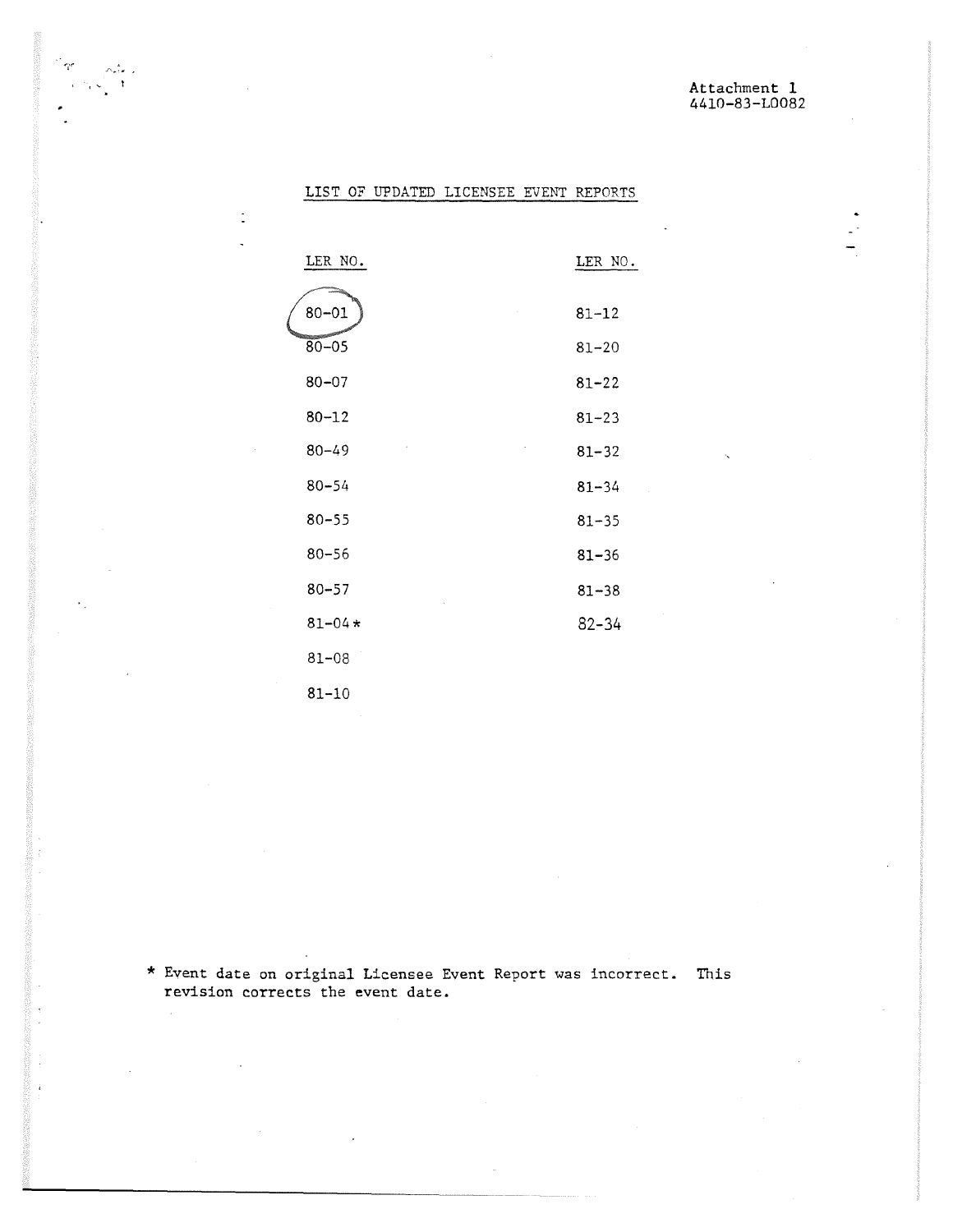| <b>U.S. NUCLEAR REGULATORY COMMISSION</b><br>UPDATE<br>REPORT<br>- PREVIOUS REPORT DATE 2/22/80<br>$(7:77)$<br>LICENSEE EVENT REPORT                                                                                                                                                                                                                                                                                                                           |  |
|----------------------------------------------------------------------------------------------------------------------------------------------------------------------------------------------------------------------------------------------------------------------------------------------------------------------------------------------------------------------------------------------------------------------------------------------------------------|--|
| CONTROL BLOCK:<br>(PLEASE PRINT OR TYPE ALL REQUIRED INFORMATION)<br>$\left(1\right)$                                                                                                                                                                                                                                                                                                                                                                          |  |
| 0 0 0 0 0 0 0 - 0 0 0 $\frac{3}{26}$ $\frac{4}{26}$ $\frac{1}{26}$ $\frac{1}{26}$ $\frac{1}{26}$ $\frac{1}{26}$ $\frac{1}{26}$ $\frac{1}{26}$ $\frac{1}{26}$ $\frac{1}{26}$ $\frac{1}{26}$ $\frac{1}{26}$ $\frac{1}{26}$ $\frac{1}{26}$ $\frac{1}{26}$ $\frac{1}{26}$ $\frac{1}{26}$ $\frac{1}{26}$<br>M<br>(5)<br>$\left( 2\right)$                                                                                                                           |  |
| <b>CON T</b><br>0<br>EVENT DESCRIPTION AND PROBABLE CONSEQUENCES (10)<br>During mode 5 operation, the 60 amp molded case circuit breaker for the generator<br>$\overline{2}$<br>$\mathbf{0}$                                                                                                                                                                                                                                                                   |  |
| auxiliaries was found tripped for no apparent reason. (Generator auxiliaries include<br>0 <sup>13</sup>                                                                                                                                                                                                                                                                                                                                                        |  |
| jacket coolant pump and heater, lube oil pump and heater and prelube pump and space<br>$\overline{4}$<br>$\mathbf{O}$                                                                                                                                                                                                                                                                                                                                          |  |
| This failure did not adversely affect continued core cooling since offsite<br>heater.)<br>$\sqrt{5}$<br>$\mathbf{O}$                                                                                                                                                                                                                                                                                                                                           |  |
| power was available, DF-X-1A and both BOP diesels were operable and the 13.2 kv feed<br>$0$ 6                                                                                                                                                                                                                                                                                                                                                                  |  |
| was available.                                                                                                                                                                                                                                                                                                                                                                                                                                                 |  |
| 8                                                                                                                                                                                                                                                                                                                                                                                                                                                              |  |
| 80<br><b>SYSTEM</b><br>CAUSE<br>CAUSE<br>COMP.<br>VALVE<br>CODE<br><b>SUBCODE</b><br><b>COMPONENT CODE</b><br>CODE<br><b>SUBCODE</b><br>SUBCODE<br>Е<br>Е<br>(16)<br>9<br><b>OCCURRENCE</b><br><b>REVISION</b><br>SEQUENTIAL<br>REPORT<br><b>EVENT YEAR</b><br>REPORT NO.<br>CODE<br><b>TYPE</b><br>LER/RO                                                                                                                                                     |  |
| REPORT<br>NUMBER<br><b>FUTURE</b><br>ACTION<br>EFFECT<br>ON PLANT<br>SHUTDOWN<br>ATTACHMENT<br>SUBMITTED<br>NPRD 4<br>PRIME COMP.<br>SUPPLIER<br><b>COMPONENT</b><br>HOURS $(22)$<br><b>TAKEN</b><br><b>ACTION</b><br>FORM SUB.<br><b>METHOD</b><br><b>MANUFACTURER</b><br>$\overline{0}$<br>0 <sub>1</sub><br>CAUSE DESCRIPTION AND CORRECTIVE ACTIONS (27)<br>The breaker was removed and tested by Plant Engineering and was found to have a de-<br>$\circ$ |  |
| fective internal connection on the 'A' phase. The breaker was replaced.<br>The manu-                                                                                                                                                                                                                                                                                                                                                                           |  |
| facturer's test report verified the internal defect identified by Plant Engineering,<br>$1 \mid 2$                                                                                                                                                                                                                                                                                                                                                             |  |
| and eliminated potential concern regarding a generic defect.<br>$\sqrt{3}$                                                                                                                                                                                                                                                                                                                                                                                     |  |
| 4.<br>8.<br>- 9<br>80                                                                                                                                                                                                                                                                                                                                                                                                                                          |  |
| <b>METHOD OF</b><br><b>FACILITY</b><br>STATUS<br>(30)<br>OTHER STATUS<br><b>DISCOVERY</b><br>% POWER<br>DISCOVERY DESCRIPTION<br>Equipment<br>N/A<br>Normal Visual Inspection of<br>B(3)<br>01.<br>0 L<br>0(29)<br>G(28)<br>5.<br>44<br>a<br>10<br>12<br>45<br>13<br>46<br>80<br><b>ACTIVITY</b><br><b>CONTENT</b>                                                                                                                                             |  |
| AMOUNT OF ACTIVITY (35)<br>LOCATION OF RELEASE (36)<br>RELEASED OF RELEASE<br>N/A<br>N/A<br>Z<br>6<br>33<br>34<br>45<br>9.<br>10<br>80<br>11<br>PERSONNEL EXPOSURES                                                                                                                                                                                                                                                                                            |  |
| DESCRIPTION (39)<br><b>NUMBER</b><br><b>TYPE</b><br>N/A<br>$\left( 3\right)$<br>$\Omega$<br>z<br>0<br>'38'<br>7<br>8305310004 830519<br>8<br>9<br>13<br>11 12<br>PERSONNEL INJURIES<br>80<br>PDR ADOCK 05000320<br>DESCRIPTION(41)<br>NUMBER<br>PDR                                                                                                                                                                                                            |  |
| N/A<br>0.<br>0<br>(40)<br>8<br>12<br>11<br>80<br>LOSS OF OR DAMAGE TO FACILITY (43)<br><b>DESCRIPTION</b><br><b>TYPE</b>                                                                                                                                                                                                                                                                                                                                       |  |
| N/A<br>Z 1(42)<br>9<br>10<br>9<br>80                                                                                                                                                                                                                                                                                                                                                                                                                           |  |
| <b>PUBLICITY</b><br>NRC USE ONLY<br>DESCRIPTION <sup>(45)</sup><br>133UED <b>_</b><br>$7 - 92$<br>N/A<br>$N$ $(44)$<br>2<br>$\circ$<br>80.5<br>9<br>10<br>8<br>68<br>69                                                                                                                                                                                                                                                                                        |  |
| $(717)$ 948-8461<br>$\circ$<br>S. D. Chaplin<br>σ<br>NAME OF PREPARER.<br>PHONE:                                                                                                                                                                                                                                                                                                                                                                               |  |

 $\mathfrak{f}$